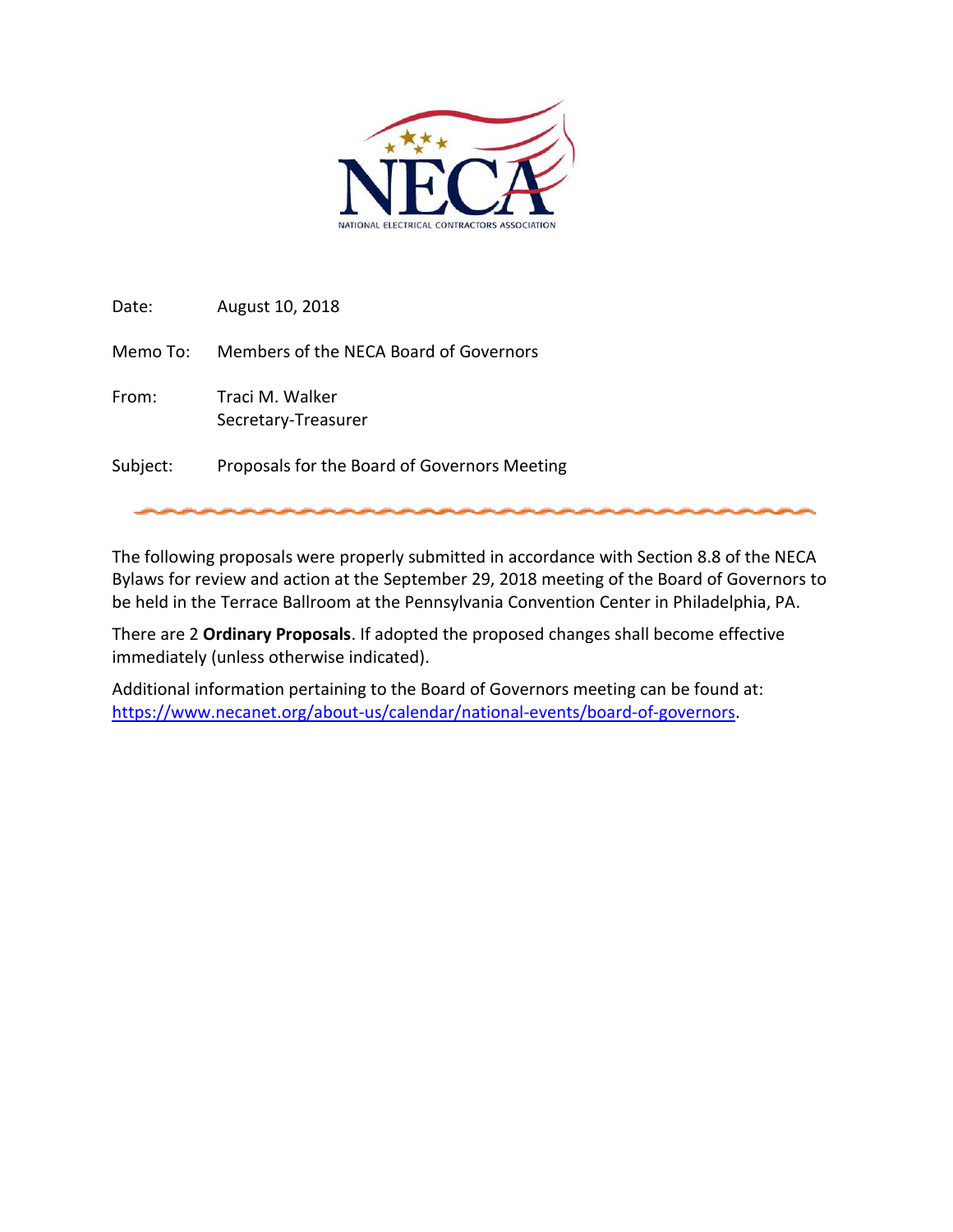# **Ordinary Proposals**

## **Table of Contents**

| <b>Ordinary Proposal #1</b> |  |
|-----------------------------|--|
|                             |  |
| Ordinary Proposal #2        |  |
|                             |  |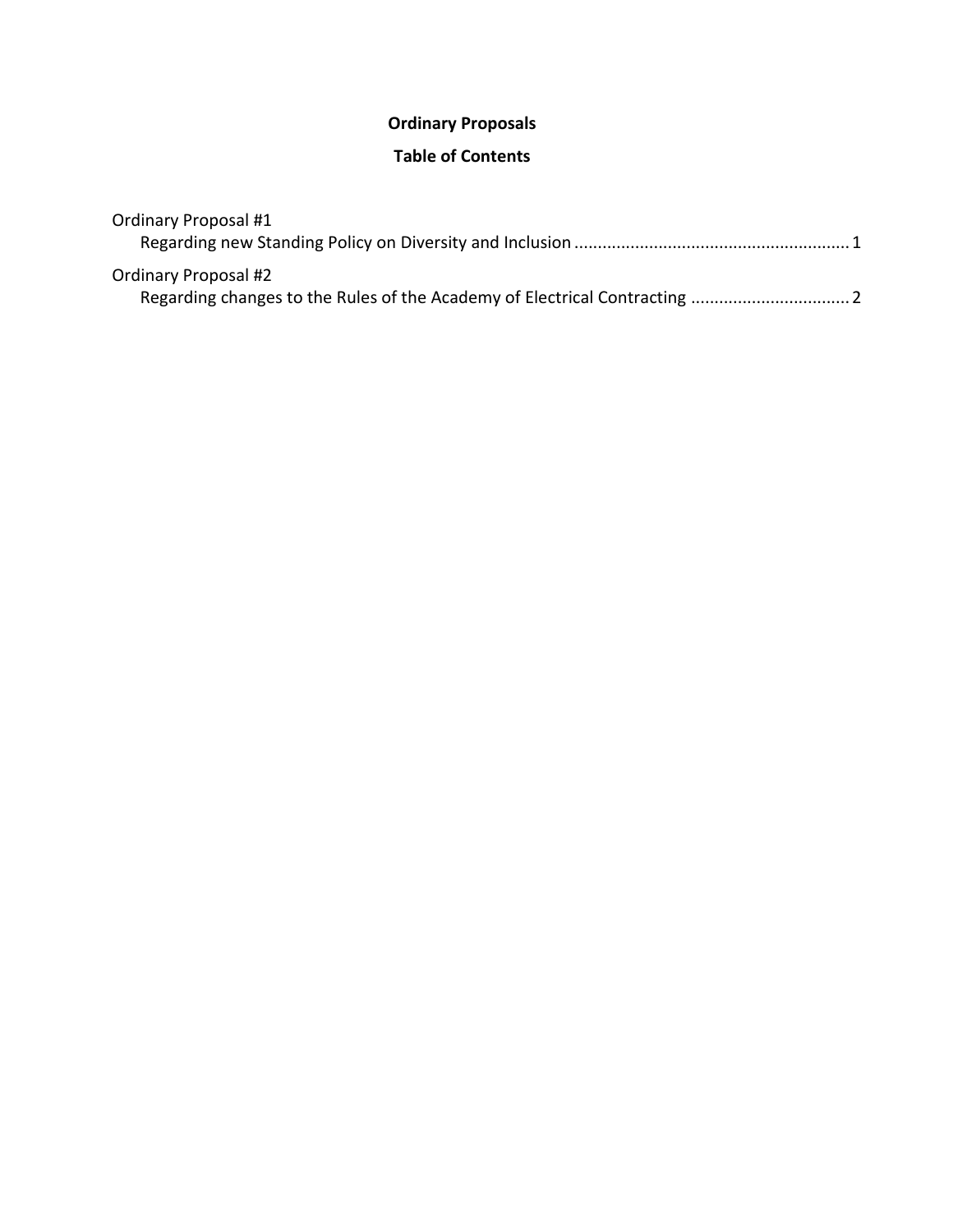**ORDINARY PROPOSAL #1** - Re: New Standing Policy on Diversity and Inclusion (Submitted by the Government Affairs Committee)

WHEREAS, our country and our places of work consist of many cultural, racial, and ethnic groups, and

WHEREAS, a commitment to diversity and inclusionary practices fosters equal opportunity for all, and

WHEREAS, recruiting from a diverse pool of candidates means access to a larger talent pool for our industry, and

WHEREAS, achieving the goals of the NECA 1025 initiative will require an increase in the number of trained workers available, and

WHEREAS, collaboration and cooperation in the workplace can contribute to a better understanding of each other, and

WHEREAS, a diverse and inclusive workforce can foster creativity and innovative solutions in the workplace, thereby helping electrical contractors avoid employee turnover costs, and

WHEREAS, fostering policies to ensure diversity and inclusivity in a company's workforce can help capture greater market share for NECA contractors,

**Therefore, be it RESOLVED** that the National Electrical Contractors Association promotes and endorses adoption of this new Standing Policy (Diversity and Inclusion):

# **Policy 7 Diversity and Inclusion**

As the nation's leading specialty contractor organization, the National Electrical Contractors Association (NECA) is committed to facilitating growth in the electrical construction industry. In doing so, NECA encourages an environment that embraces diversity as an integral factor for ensuring our industry's viability. NECA believes that by supporting business development, capacity building, career advancement, and involvement opportunities for people from all backgrounds, races, nationalities, genders, sexual orientations and disabilities, we make our industry more dynamic and better prepared to tackle the challenges of the future.

## **Comment from NECA National Office:**

Overall, this policy demonstrates NECA's strong commitment toward diversity and inclusion and the Policy is recommended **FOR** adoption.